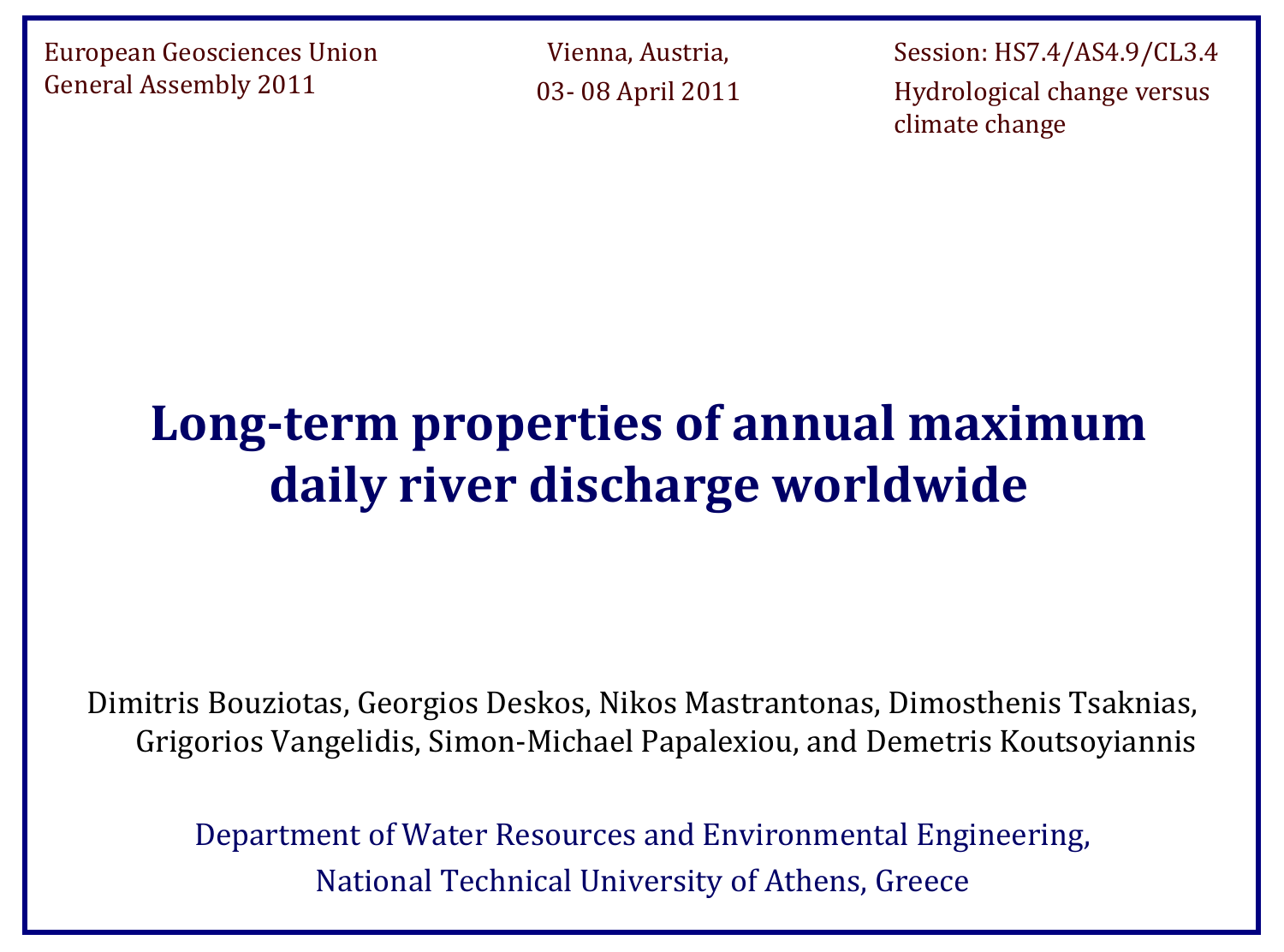#### 1. Abstract

We use a database of annual maximum daily discharge time series (World Catalogue of Maximum Observed Floods, IAHS Press, 2003) and extract those with length greater than 50 years. We analyse extreme floods at several stations worldwide focusing on the long-term properties of the time series including trends and persistence (else known as Hurst-Kolmogorov dynamics), which characterizes the temporal streamflow variability across several time scales. The analysis allows drawing conclusions, which have some importance, given the ongoing and intensifying discussions about worsening of climate and amplification of extreme phenomena.

**Acknowledgment:** This research is conducted within the frame of the undergraduate course "Stochastic Methods in Water Resources" of the National Technical University of Athens (NTUA). The School of Civil Engineering of NTUA provided financial support for the participation of the students in the Assembly.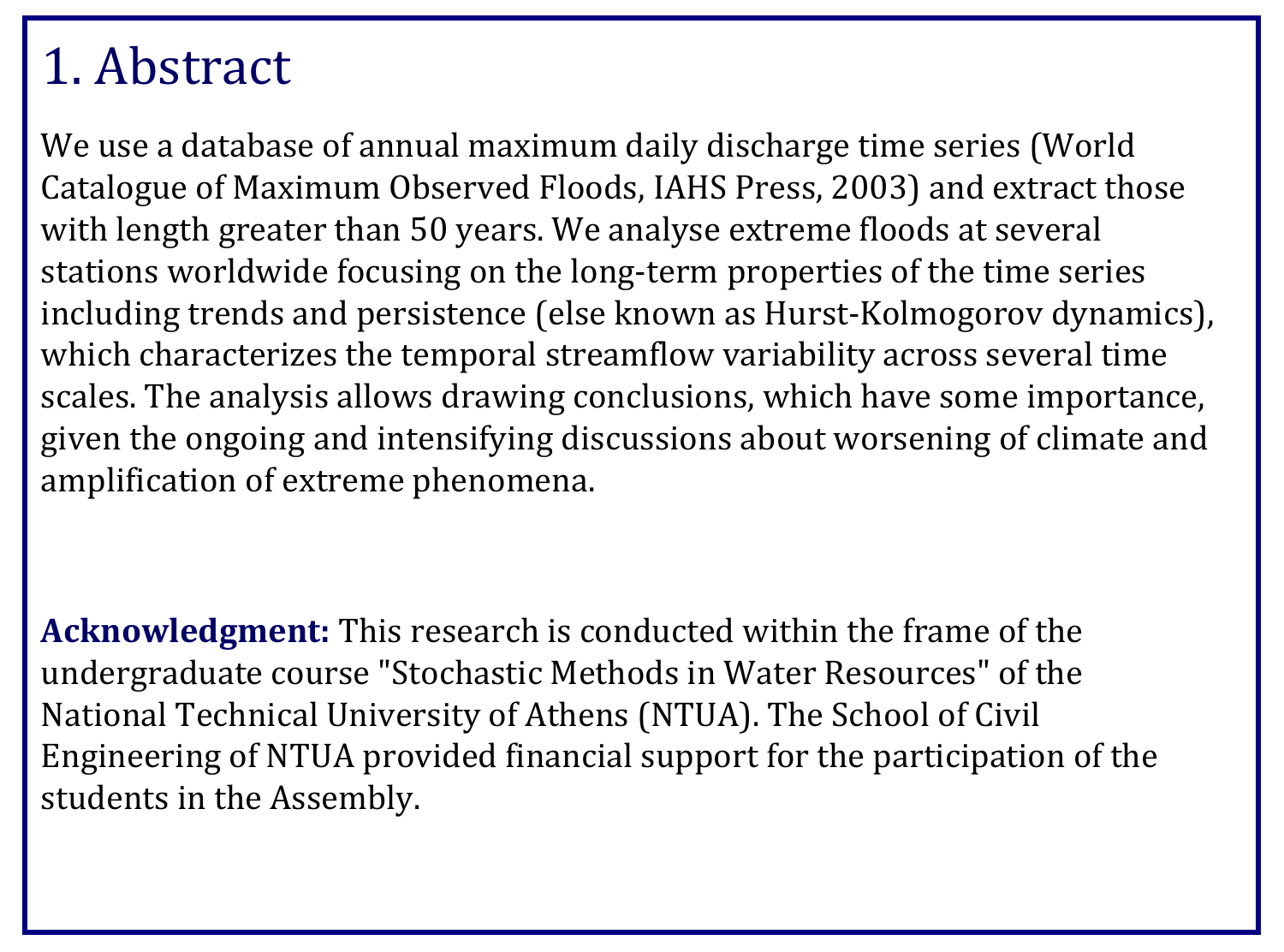#### 2. Motivation

Floods are a threat not only for technical works, but also for human lives, since they cause more deaths than any other natural disaster. According to common belief which is supported by several publications (e.g. Milly et al., 2002; CRED, 2004), the severity, frequency and consequences from floods have been increased in recent years. These perceptions have motivated us to examine whether this argument is confirmed by observed data of annual maximum daily discharge from several stations worldwide.

Long discharge records in relatively intact river basins are essential for reliable and representative results. Hence a large and consistent global database of flood events is required as a basis for our research.

Statistical indices derived from these data can then be used to assess whether there is a general increasing tendency worldwide, especially considering the last climate period (after 1970) when the effects of global warming are believed to be apparent.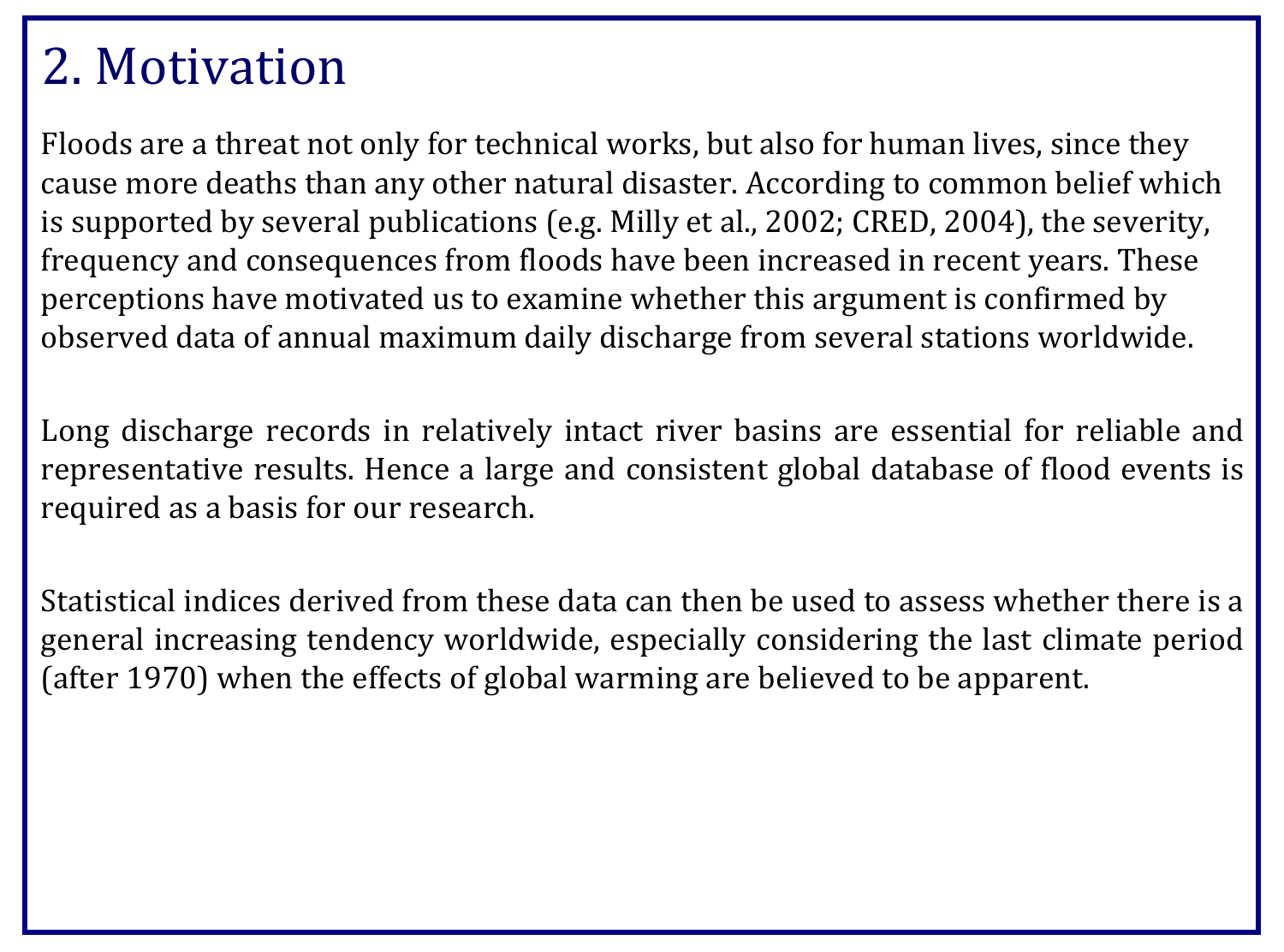# 3. Data

We created a database of annual maximum daily discharge time series based on the "World Catalogue of Maximum Observed Floods" (Herschy, 2003). The maximum floods were observed at regular hydrometric stations or at sites for which the a posteriori estimation of flood discharge was possible or where the maximum water level was observed.

Because of strong climate variability, records of less than 30 years are almost certainly too short for detection of systematic trends. A minimum of 50 years of records is necessary for trend detection and in the case of strong natural variability even longer time series may be essential (Kundzewicz & Robson, 2004). Therefore, from the stations provided by the World Catalogue, we chose the ones with at least 50 annual maximum values (excluding missing ones). In total, 119 stations fulfil this criterion, all of which were used in the analyses.

|                  | Number of non-missing values |                |                |                |                |                |              |      |                                |  |
|------------------|------------------------------|----------------|----------------|----------------|----------------|----------------|--------------|------|--------------------------------|--|
|                  | $50 - 60$                    | 61-70          | 71-80          | 81-90          | 91-100         | 101-110        | 111-120      | >121 | Total<br>number of<br>stations |  |
| Europe           | 8                            | 10             | 14             | 9              | $\overline{4}$ |                | 3            | 3    | 51                             |  |
| Africa           | $\mathbf{1}$                 |                | 5              | $\overline{2}$ |                |                |              |      | 8                              |  |
| Asia             | 6                            | $\overline{3}$ | $\overline{2}$ |                |                |                |              |      | 11                             |  |
| Oceania          |                              |                |                |                |                |                |              |      | $\mathbf 1$                    |  |
| North<br>America | 8                            | 9              | 12             | 9              | 6              | $\overline{2}$ | $\mathbf{1}$ |      | 47                             |  |
| South<br>America | $\mathbf{1}$                 |                |                |                |                |                |              |      | $\mathbf 1$                    |  |
| Total            | 24                           | 22             | 34             | 20             | 10             | $\overline{2}$ | 4            | 3    | 119                            |  |

**Table 1** Geographical distribution of the stations used in the analysis.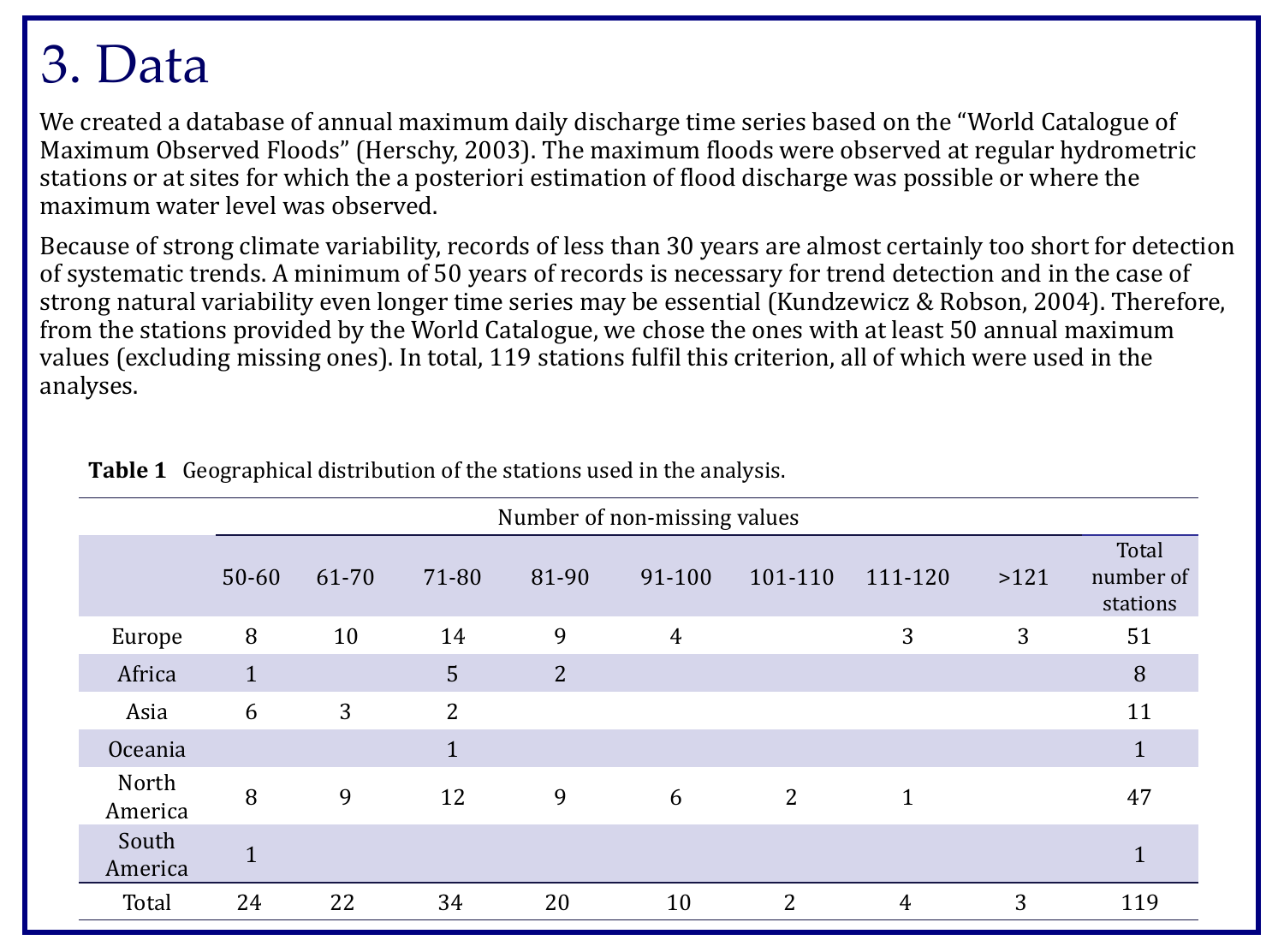# 4. Statistical indices (1)

Firstly, we examine the trends (estimated by regression) for the total length of the time series as well as for the period after 1970.

The trends are highly dependant on the standard deviation (*s*) and the autocorrelation structure of each time series (Papalexiou and Zarkadoulas, 2009), and consequently they cannot be directly compared. The comparison is based on a normalized expression, where the trend is divided by the standard deviation of each corresponding period.

Time series from the station at James River at Buchanan ,Virginia, U.S.A, and the trends for the total length of years and for the period after 1970 (units  $m^3/s$ )

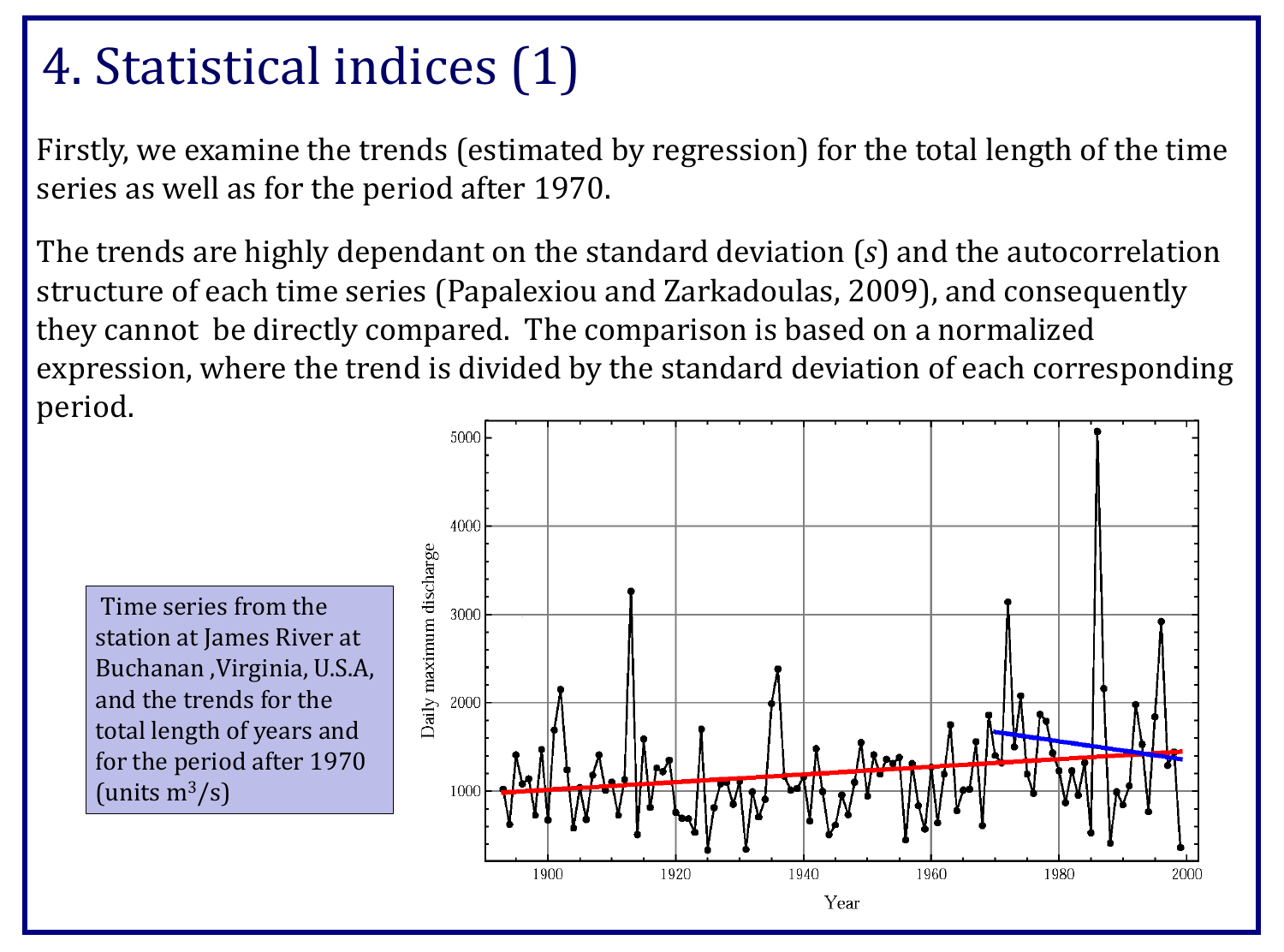# 5. Statistical indices (2)

We also partitioned the total length of each time series into 30-year periods, (P1: 1891-1920, P2: 1921- 50, P3: 1951-80, P4: 1981-2010), since a period of 30 years is commonly considered as a typical basis in climate research.

The comparison of each pair of consecutive periods is based on two statistical indices: the mean value and the standard deviation. More specifically, we estimated the percent change of the indices between two consecutive 30-year periods, excluding the periods with more than 15 missing values.

Time series from the station at James River at Buchanan. Virginia, U.S.A, and the mean value for each 30-year period (units  $m^3/s$ ).

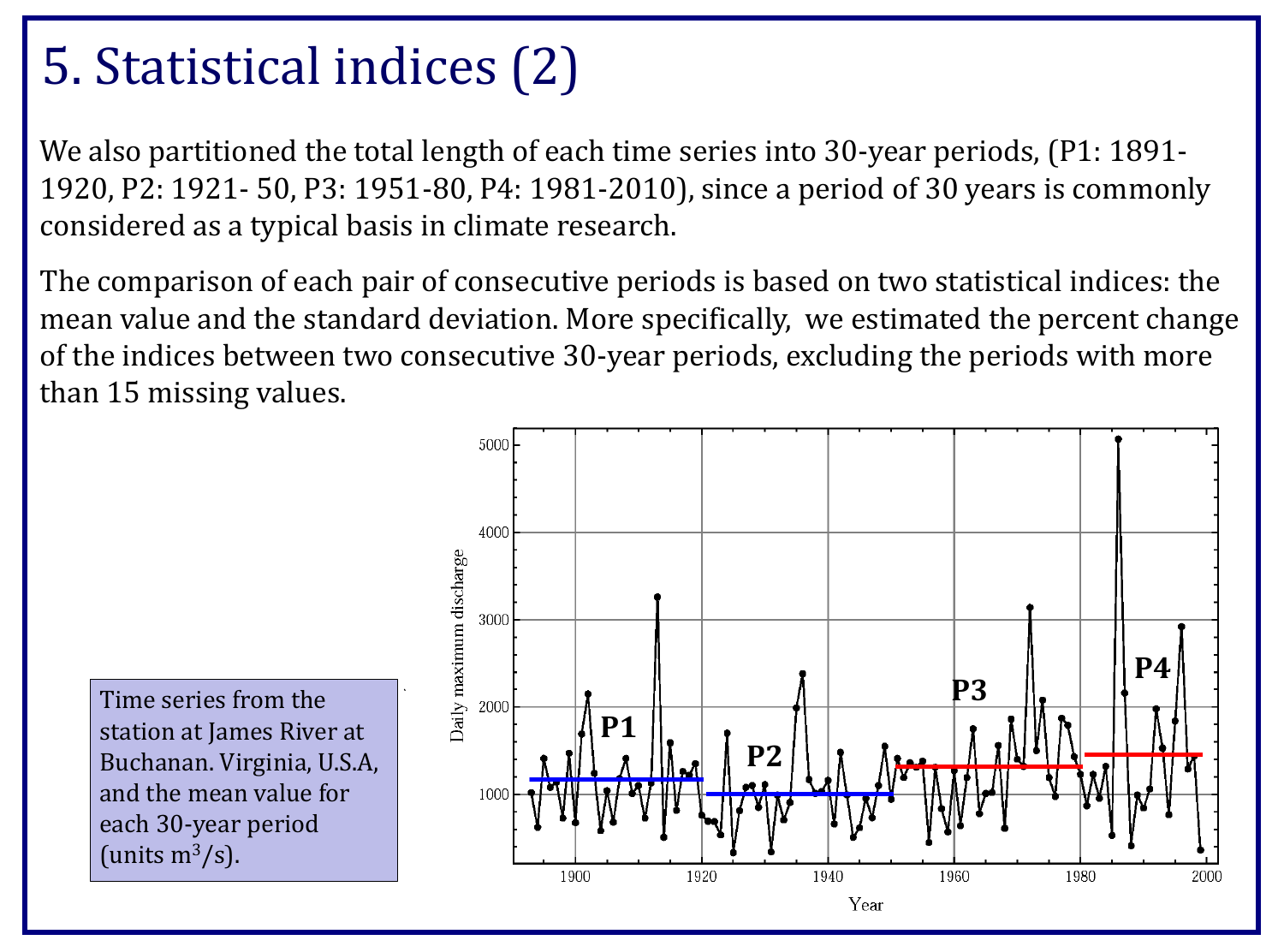#### 6. Results of trend analysis

The chart on the right shows the percentage of the positive and negative slopes of the trend lines, for all years and for the period after 1970 respectively. Contrary to what is believed, the percentage of increasing trends is lower than that of decreasing trends, particularly in the most recent period.





From the box plots of slopes, we observe the following:

- The quartile interval for the total length is quite short as the majority of time series have a small trend line slope.
- The range of values in the period after 1970 is larger than the one of the previous box plot. It is observed that the median of the trend lines is negative.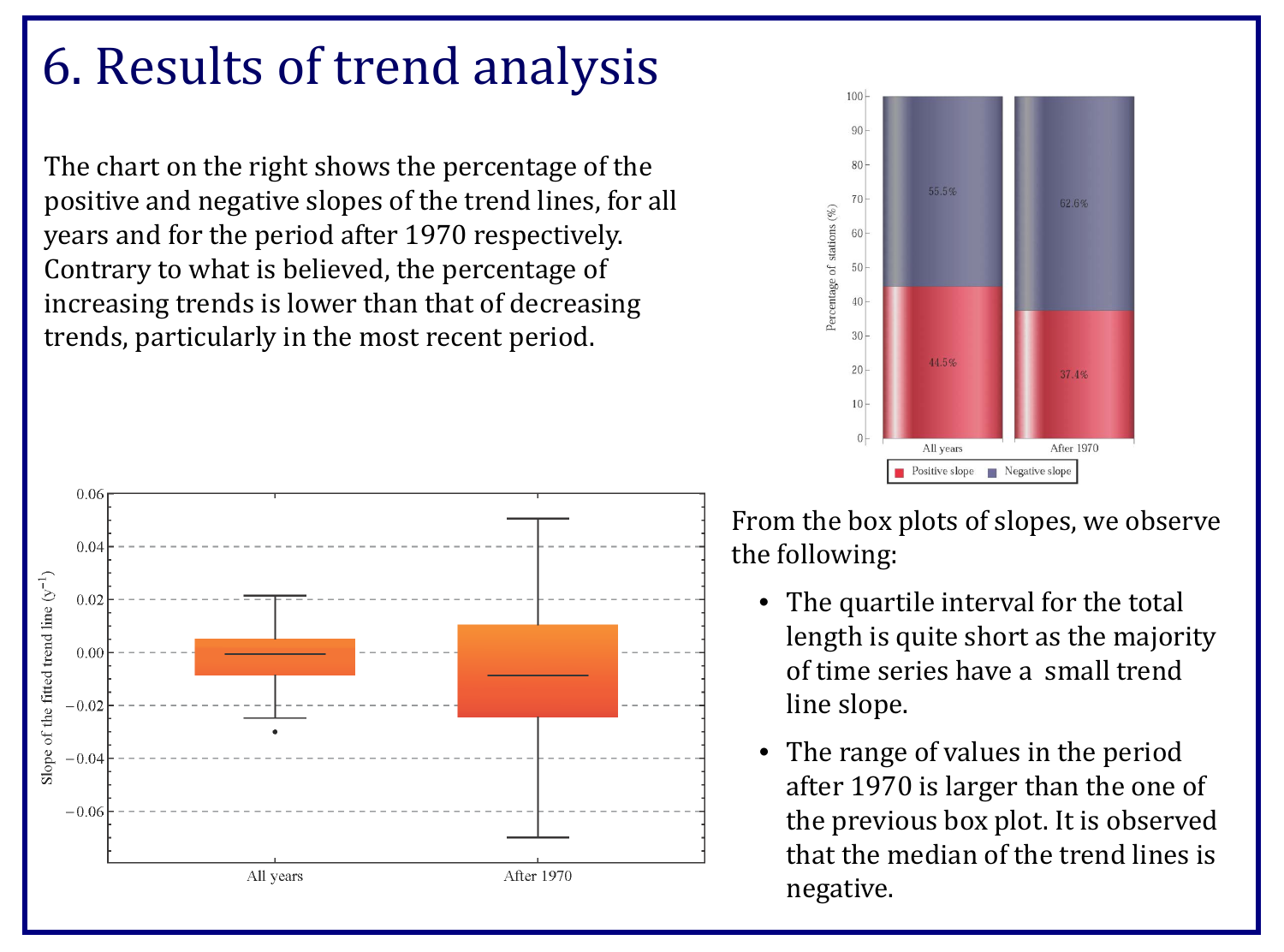#### 7. Results for climatic means and standard deviations



**P2-P1**: There is no apparent change between the two periods. (Note that only a few stations had available data for both these periods, which is reflected in small size of the box plot).

**P3-P2**: Percentages of decreasing and increasing values are almost equal.

**P4-P3**: Most of the mean values and standard deviations of the river discharges are decreasing.

There is a decreasing trend in both statistical indices, which can be noticed from the decreasing values of P4-P3 compared to P3-P2.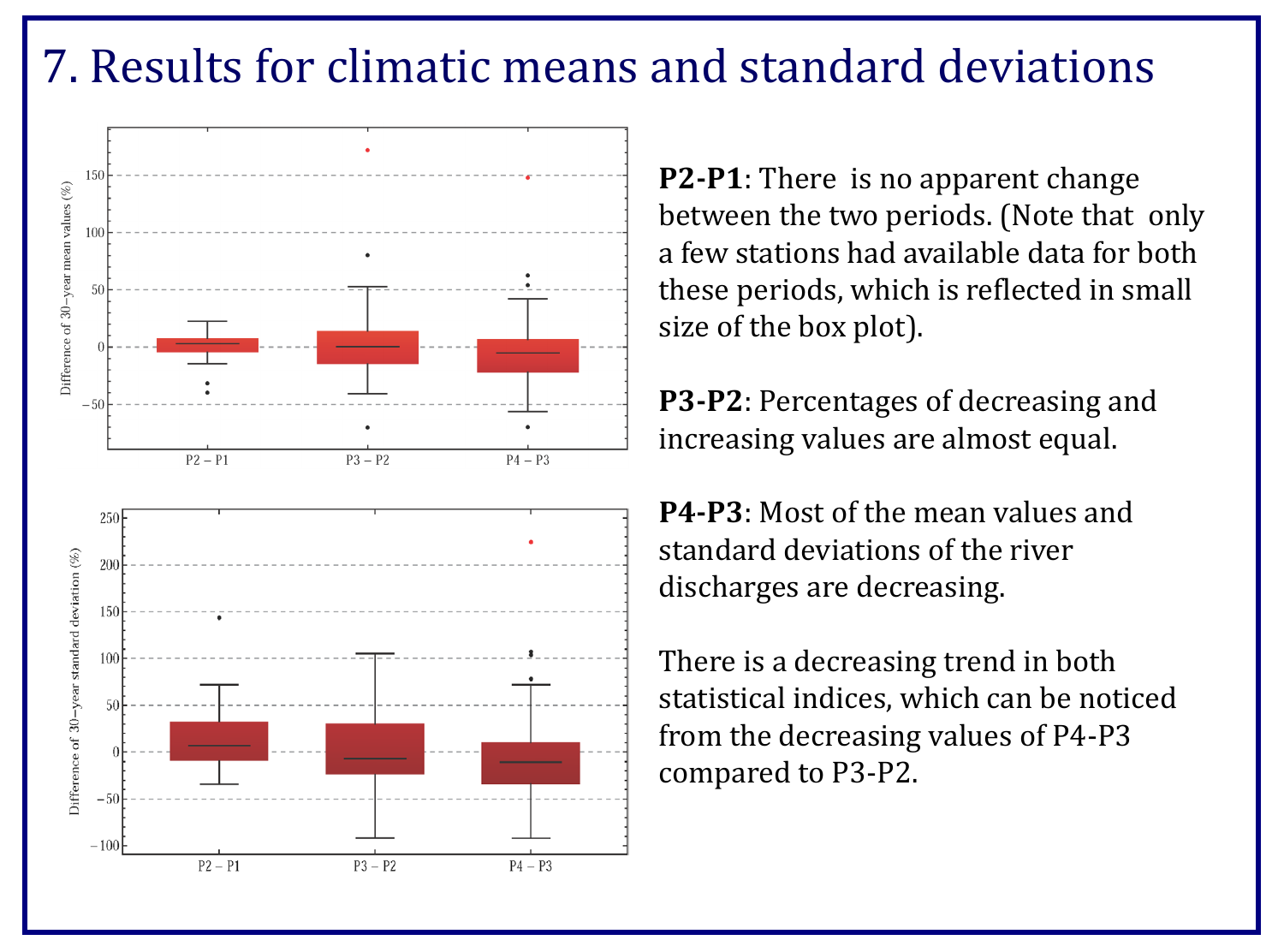![](_page_8_Figure_0.jpeg)

The figure depicts the station locations and the corresponding trends. All have annual maximum daily discharge time series with at least 50 non-missing values. The stations are a subset of the World Catalogue of Maximum Observed Floods database, which contains maximum discharges that are distributed across all continents.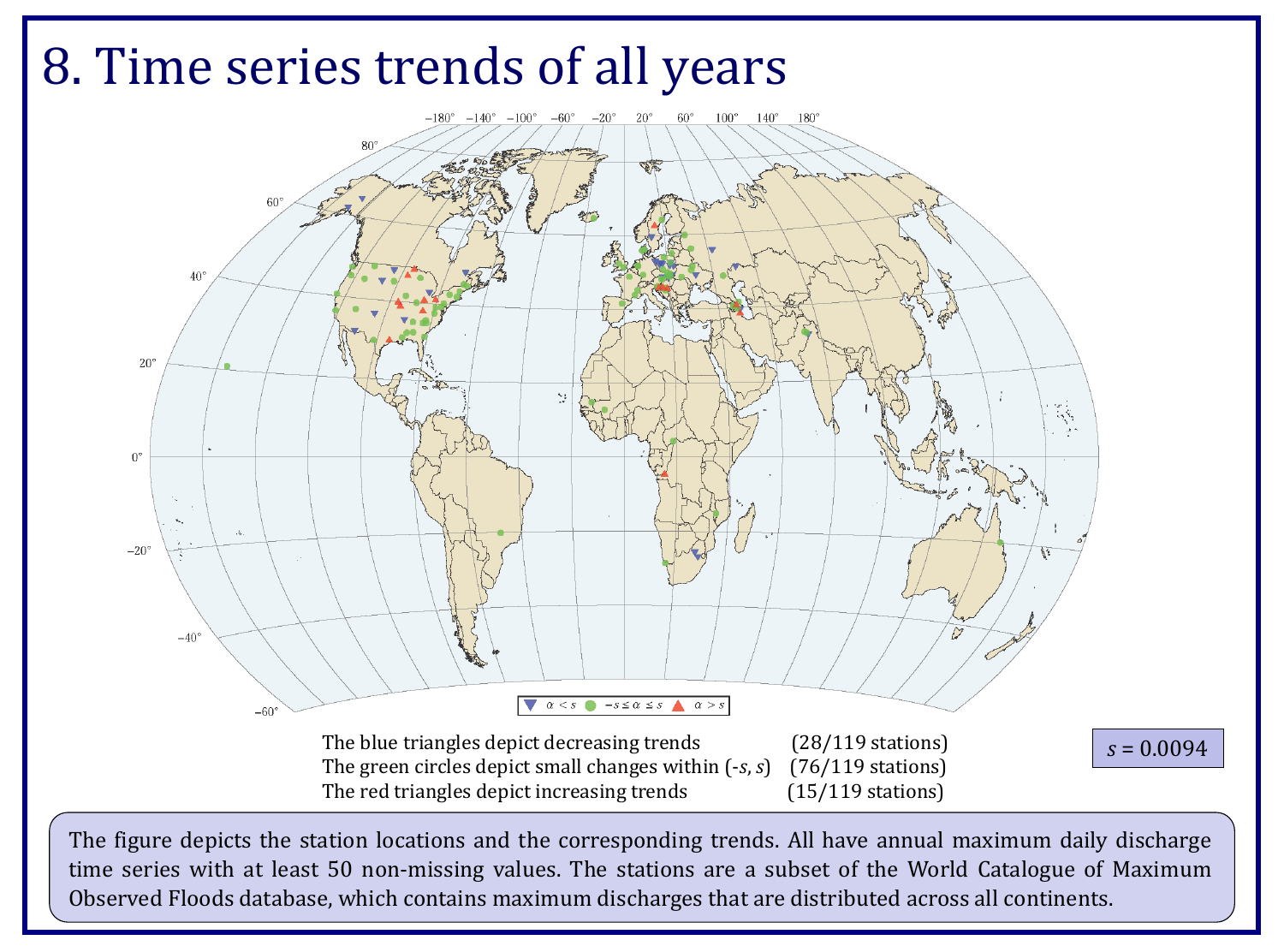# 9. Time series trends of the last period (after 1970)

![](_page_9_Figure_1.jpeg)

The figure depicts the station locations and the corresponding trends of the last period (after 1970). Only stations with 15 or more non-missing values in that period are plotted. Those with increasing trends are fewer than 1/2 of those with decreasing trends.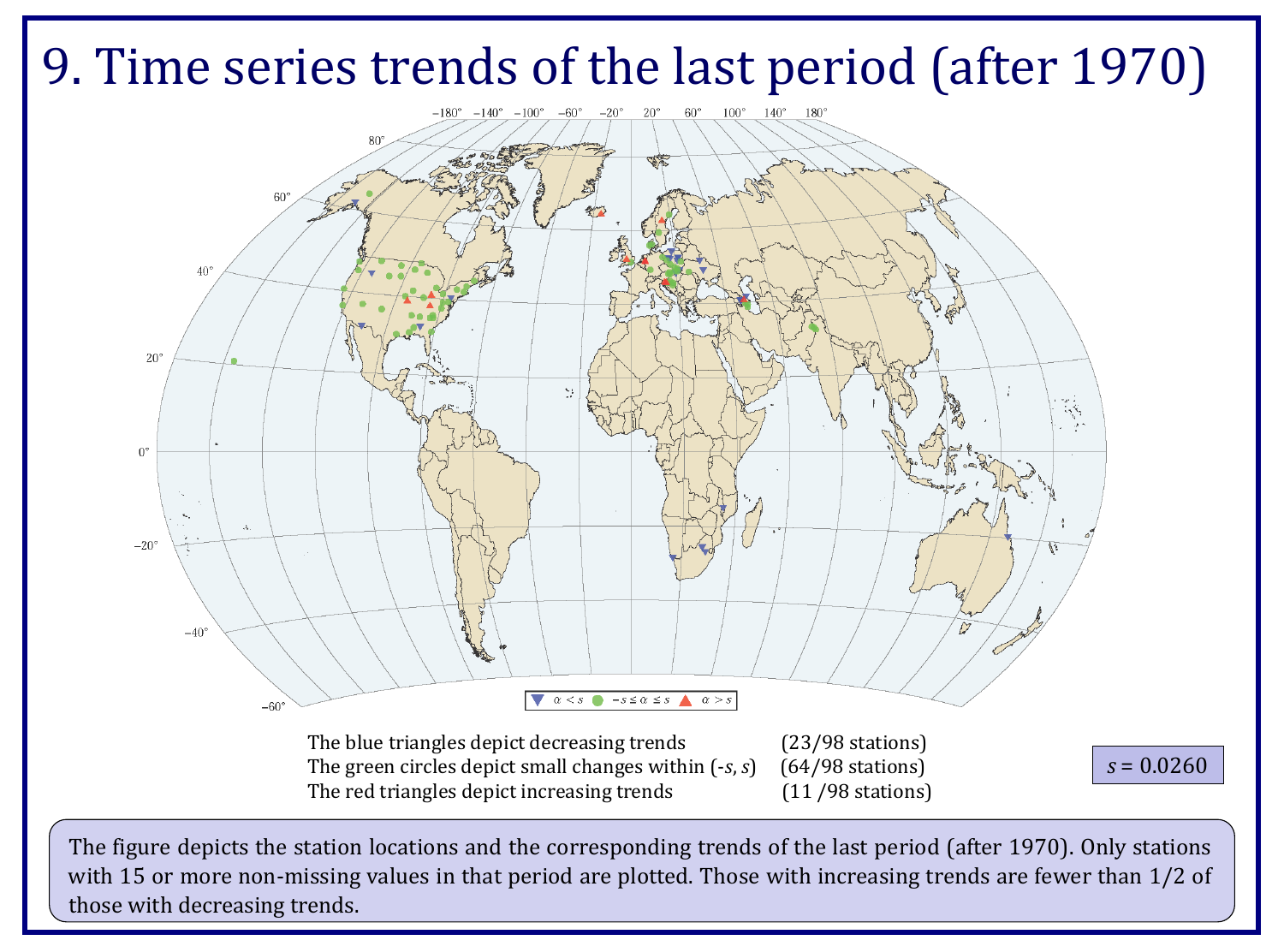![](_page_10_Figure_0.jpeg)

values are fewer than 1/3 of those with decreasing trends.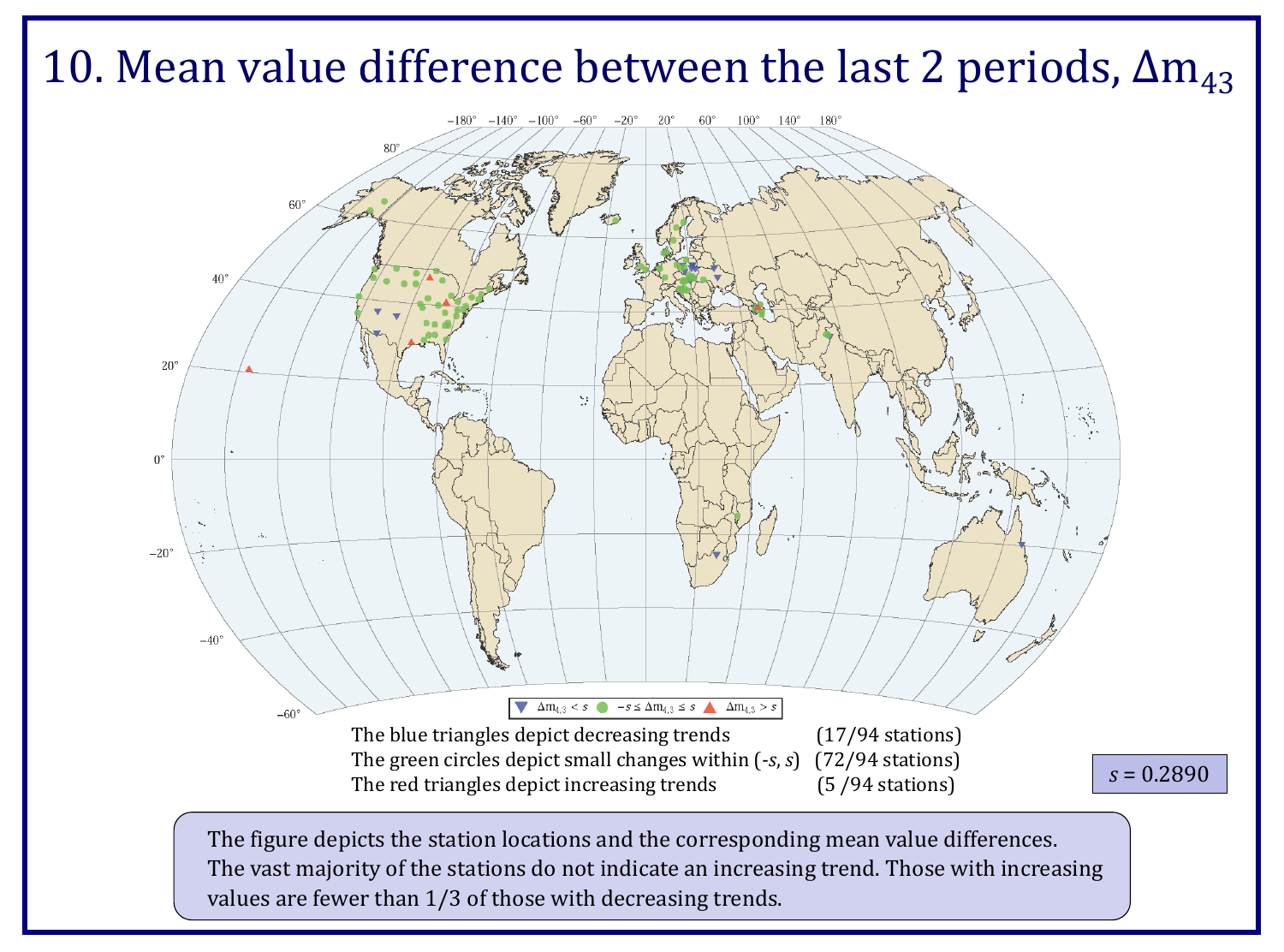#### 11. Hurst – Kolmogorov dynamics

A sample analysis<br>showed that in the showed that majority of time series the Hurst coefficient, *H*, is around 0.5, which does not indicate a Hurst-Kolmogorov behaviour.

There are a few stations with  $H > 0.5$ , which indicate long term indicate long term persistence, as well as a few with  $H < 0.5$ , which indicate antipersistence. Examples are plotted.

![](_page_11_Figure_3.jpeg)